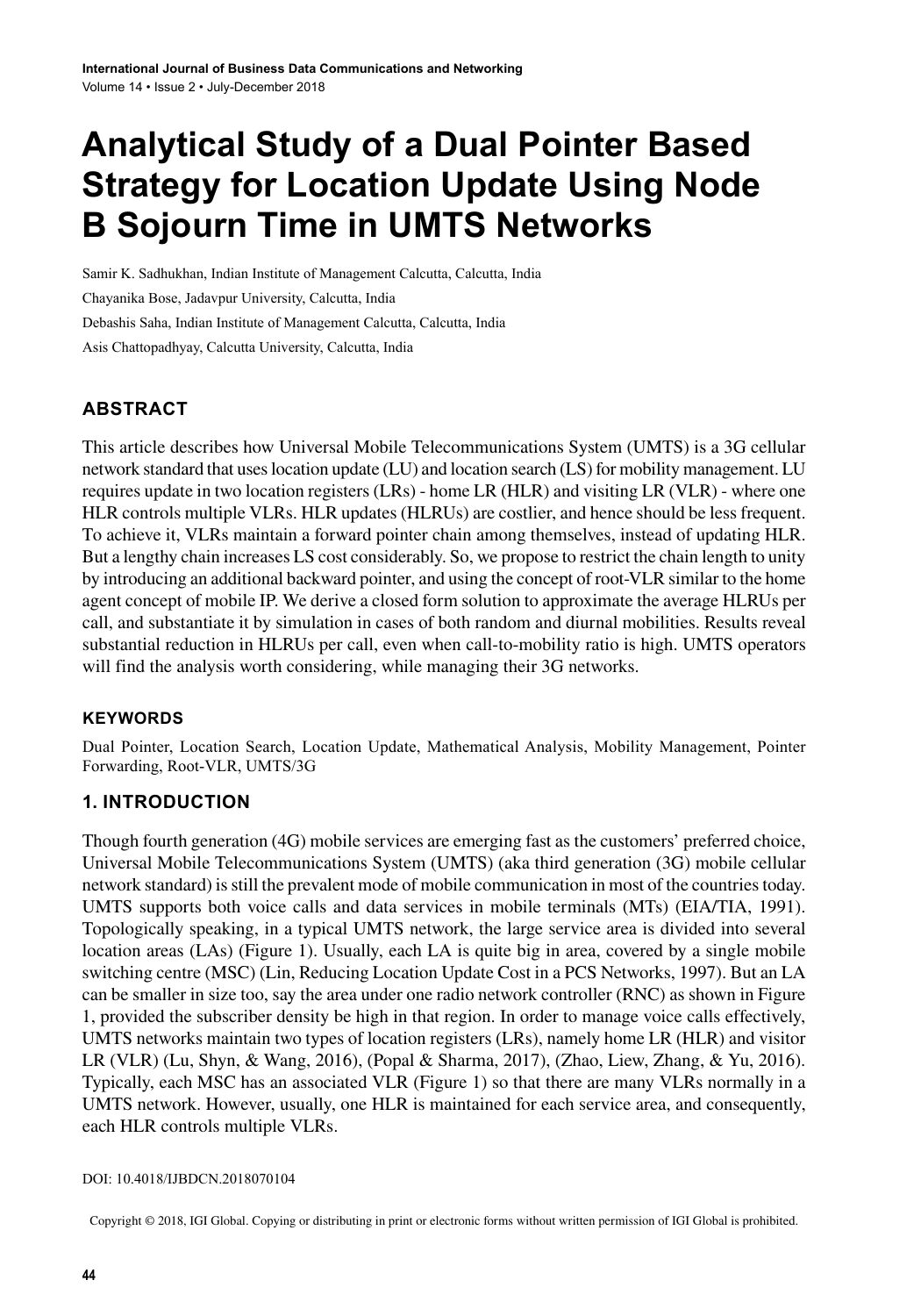To track MTs, the UMTS network performstwo well-known operations, viz. location search (LS) and location update (LU), utilizing the information already stored in HLR and VLR(s). Conventionally, the network follows the standard IS-41 protocol (EIA/TIA, 1991) to carry out location management in the following manner. Let us consider an MT (say  $MT_1$ ) on the move. If it changes its LA without changing its MSC, only a VLR update (VLRU) happens for  $MT_{1}$ . However, if it changes MSC too, a VLR update happens as usual plus an additional HLR update (HLRU) happens i.e., its current LA addressis updated in the VLR and its current VLR addressis updated in the HLR. Telecom operators prefer to delay HLRU aslate as possible because HLRU is much costlier than VLRU (Popal & Sharma, 2017), (Zhao, Liew, Zhang, & Yu, 2016), (Sadhukhan, Moitra, Venkateswaran, & Saha, December 2014), (Wang, Lei, Fan, & Hu, 2014) (Wang, Jiang, Yuan, & Ferng, 2014). So, every LU protocol must keep this mind, while planning location management.

Now, let us suppose that another MT (say MT<sub>2</sub>) tries to call MT<sub>1</sub>. At this point, LS for MT<sub>1</sub> will come into play. In fact, an LS process comprises two sequential sub-processes: (1) *pre-paging-probe* (PPP) and (2) actual *paging*. Taking cue from the HLR/VLR entries created by previous LUs, PPP zeroes in on the paging area (PA) (Wang, Lei, Fan, & Hu, 2014), (Wang, Jiang, Yuan, & Ferng, 2014), in which MT<sub>1</sub> is expected to reside currently. Then the actual *paging* happens for the whole PA to find out the  $MT_{1}$ . An LA may be divided into multiple PAs, or an LA may constitute a single PA depending on the subscriber concentration and the frequency of their incoming calls. In this paper, for our convenience in analysis, we consider PA and LA to be of the same size. Thus, in this work, PPP sub-process first narrows down on LA using both HLR and VLR entries of MT<sub>1</sub>; then the UMTS network pages that particular LA for locating the exact Node B, wherein  $MT$ , is currently residing.

Location management in UMTS networks is a long-standing research arena full of publications (Xiao & Chen, 2006) (Zhao, Liew, Zhang, & Yu, 2016) (Popal & Sharma, 2017). These works are mainly of two types, namely dynamic and static. Three most common dynamic location management schemes are time-based, movement-based, and distance-based. On the other hand, static schemes include IS-41, pointer forwarding (Chen & Gu, 2003), hierarchical HLR (Jannink, Lam, Shivakumar, Widon, & Cox, 1997), and distributed HLR (Lin & Tsai, 1998). A static LU scheme such as IS-41 (EIA/TIA, 1991) is very attractive to the operators because of its simplicity in implementation. As long as an MT moves or resides within the same LA, no LU happens. Only when the MT crosses an LA boundary, its location information is updated in the VLR (and HLR, if necessary). On the contrary, in a dynamic LU, say in time-based LU, location information is updated periodically in the LRs, even if the MT does not change LA. Generally speaking, though dynamic schemes are more complex to implement, they perform better than static ones. In this work, however, we consider the hybrid strategy that combines time-based LU with pointer forwarding (Sadhukhan, Moitra, Venkateswaran, & Saha, December 2014). The time under consideration is Node B-sojourn-time, which is the time spent by an MT inside a Node B. So, in our scheme LU is not exactly periodic. Our pointer-based mechanism is an extension of the strategy stated in (Chen & Gu, 2003). It is called dual pointer scheme (DPS) because, unlike previous works that use only one forward pointer (we call it single pointer scheme (SPS) in this paper), it uses two pointers – one forward and one backward. DPS has not been explored much in the literature mainly due to the lack of supporting mathematical analyses, which we present in this work. This is the major contribution of this work. Though UMTS operators preferred DPS over SPS, absence of a closed form solution to calculate the average number of HLRUs in the DPS under various call-to-mobility (CMR) scenario was acting as a deterrent to them. They want to know also the performance of the scheme under diurnal mobility (Xiao & Chen, 2006), which is slowly becoming the order of the day. This paper addresses both the issues at length and provides encouraging results to the network operators.

The paper is organized as follows. Following introduction in Section 1, related works on IS-41 and pointer forwarding scheme are described in Section 2. Section 3 discussesthe modified technique in detail in order to allow us mathematically analyse the HLRU process leading to a closed form solution in Section 4. Comparison with simulation results and the conclusions are given in Section 5.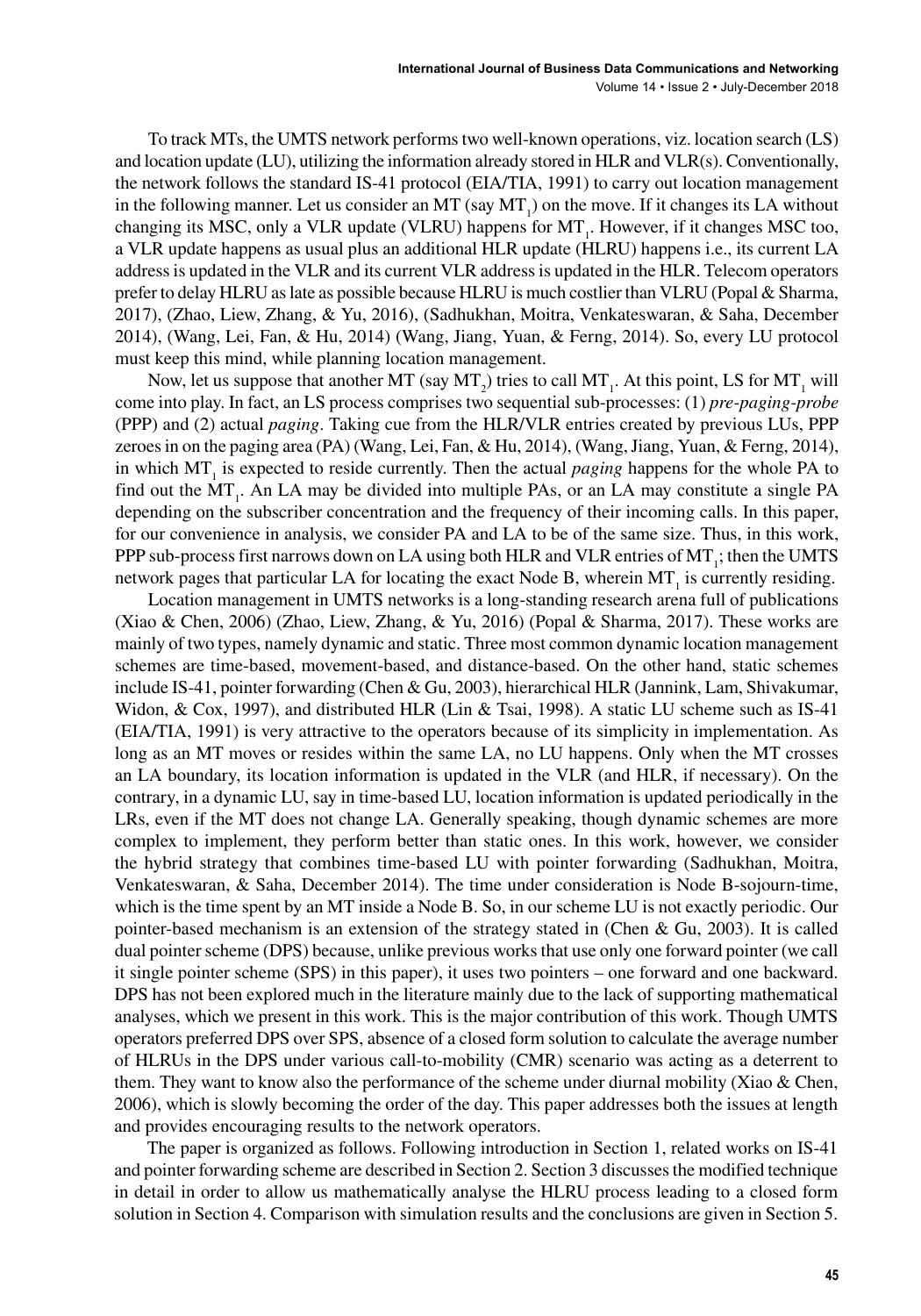25 more pages are available in the full version of this document, which may be purchased using the "Add to Cart" button on the product's webpage:

[www.igi-global.com/article/analytical-study-of-a-dual-pointer](http://www.igi-global.com/article/analytical-study-of-a-dual-pointer-based-strategy-for-location-update-using-node-b-sojourn-time-in-umts-networks/204456?camid=4v1)[based-strategy-for-location-update-using-node-b-sojourn-](http://www.igi-global.com/article/analytical-study-of-a-dual-pointer-based-strategy-for-location-update-using-node-b-sojourn-time-in-umts-networks/204456?camid=4v1)

[time-in-umts-networks/204456?camid=4v1](http://www.igi-global.com/article/analytical-study-of-a-dual-pointer-based-strategy-for-location-update-using-node-b-sojourn-time-in-umts-networks/204456?camid=4v1)

This title is available in InfoSci-Digital Marketing, E-Business, and E-Services eJournal Collection, InfoSci-Surveillance, Security, and Defense eJournal Collection, InfoSci-Journals, InfoSci-Journal Disciplines Communications and Social Science, InfoSci-Journal Disciplines Business, Administration, and Management. Recommend this product to your librarian: [www.igi-global.com/e-resources/library-](http://www.igi-global.com/e-resources/library-recommendation/?id=162)

[recommendation/?id=162](http://www.igi-global.com/e-resources/library-recommendation/?id=162)

# Related Content

# A SysML and CLEAN Based Methodology for RISC Processor Micro-Architecture Design

Zakaria Lakhdara and Salah Merniz (2015). International Journal of Embedded and Real-Time Communication Systems (pp. 101-131).

[www.igi-global.com/article/a-sysml-and-clean-based-methodology-for-risc](http://www.igi-global.com/article/a-sysml-and-clean-based-methodology-for-risc-processor-micro-architecture-design/160861?camid=4v1a)[processor-micro-architecture-design/160861?camid=4v1a](http://www.igi-global.com/article/a-sysml-and-clean-based-methodology-for-risc-processor-micro-architecture-design/160861?camid=4v1a)

## Retained-Key Encryption

David Crowe and Wasim Al-Hamdani (2013). International Journal of Interdisciplinary Telecommunications and Networking (pp. 1-17). [www.igi-global.com/article/retained-key-encryption/79277?camid=4v1a](http://www.igi-global.com/article/retained-key-encryption/79277?camid=4v1a)